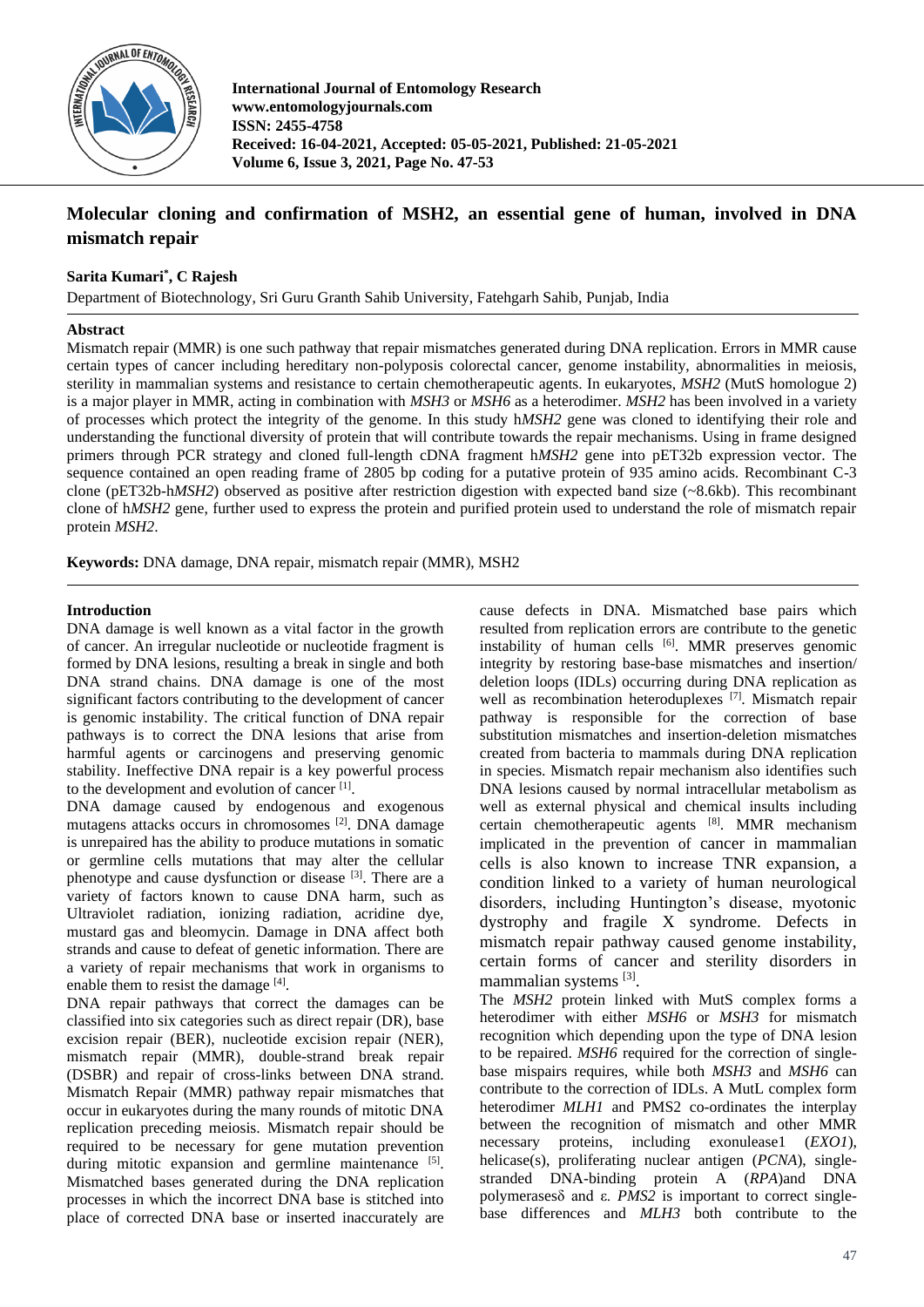improvement of IDLs. That *PCNA* interacts with *MSH3* and *MSH6* to increase the mismatch recognition specificities. Other protein- protein interactions mediate subsequent repair steps after initiation of the MMR. A direct association between the excision of the 5'-3'exonuclease *EXOI* and the resynthesize of the DNA with the help of polymerase δ and ε. DNA interaction between MMR proteins will regulate this process. At last, DNA ligase I, seals the scratch delivered by DNA polymerase δ and *PCNA* [9] .

The protein product h*MSH2* is a component of the DNA mismatch repair pathway which has a well-established function in bacteria and yeast [10]. The modifications of replication errors are significant among all MutS and MutL like human proteins, h*MSH2*, h*MSH3*, h*MSH6*, h*MLH1*and h*PMS2* [11] . *MSH2* function as "spell checker" in mismatch repair and involved in a generalized cellular response to DNA disruption which activating signaling cascade that triggers cell cycle checkpoints or apoptosis [12]. MMR proteins are likewise engaged with random hereditary pathways through connections with various proteins. MMR proteins also participate in diverse genetic processes through interactions with various proteins [13] . *MSH2* protein loss is associated with *MSH2* inactivation, hypermutation, and higher tumor-infiltrating lymphocyte and is most common among very high-grade primary tumors. As calculated by immunohistochemistry (IHC), the concept that *MSH2*  protein loss is closely associated with the primary genomic inactivation of  $MSH2$  and hypermutation  $[14]$ . An integration of HR and MMR pathways is suggested in the discovery of the MutSα complex. *MSH2* and *MSH6* are involved in the detection of DNA mismatches and insertion/deletion through the MMR mechanism. The results first reported that the *RAD51* paralogs interact with MMRrelated proteins (*MSH2)* and proteins with a suggested role in the repair mediated by non-homologous end joining (*SFPQ-NONO*). Western blot analysis of precipitates eluates confirmed the interactions of the four-candidate protein (*SFPQ*, *NONO*, *MSH2* and mini chromosome maintenance protein 2) to form ex-vivo complexes with *RAD51D*. Cell division, embryo formation, protein, carbohydrate metabolism, cellular trafficking, protein synthesis, alteration or folding and cell structure or motility functions have been correlated with additional interacting proteins <sup>[15]</sup>. This study demonstrated the successful cloning and confirmation of h*MSH2* gene in pET32b expression vector. Cloning h*MSH2* gene into bacterial strain is easier to create several exact copies of a segment of a DNA fragment that encodes h*MSH2* protein. h*MSH2*  gene can be an important component for correction of mismatches involved during DNA replication process in mismatch repair pathways. This study further used to understand the role of mismatch repair h*MSH2* gene which encodes *MSH2* protein in other repair pathways.

## **Materials and Methods**

### **Bacterial Strains, Reagents and Kits**

Host strain *Escherichia coli* DH5α and pET32b-TEV expression vector was obtained from Invitrogen. Commercial DNA clone (pBLuescript-hMSH2-E3) was ordered from Addgene (GeneID-16453) Company. 1kb DNA ladder, DNA Taq polymerase and T4 DNA ligase

were purchased from New England Biolabs (NEB). PCR purification kit was purchased from QIAGEN. Restriction enzymes were purchased from NEB and QIAGEN. Oligonucleotide primers were purchased from Invitrogen. Chemicals, growth medium and other salts used in the laboratory work were of good analytical grade and of HIMEDIA and New England Biolabs.

### **Primer designing for PCR amplification**

Sequence mining and analysis of h*MSH2* gene done by using NCBI database for primer designing to amplify the complete cDNA sequence. Retrieved the gene sequences of h*MSH2* from NCBI "Gene" database. Enter the respective gene names to search and use *HomoSapiens* sequence filters respectively. Designed in-frame primers for amplification of cDNA sequence of h*MSH2* for cloning into pET32 vector. Select the sequence of the verified and longest isoform for further analysis. Analyzed the primers using UCSC Genome Browser Software. Restriction analysis of the gene transcript for primer designing and analyzed the vector's multiple cloning sites (MCS) to select the restriction enzyme that can be used to designed the primers for successful cloning of the gene. Design the primers for obtaining the required PCR products manually, such that each primer pair has similar Tm, contains the required restriction endonuclease site and the base length between 18 to 24 base pairs. Analyze the primer pairs further using Oligo -Analyzer Software.

### **Isolation of Commercial cDNA clone (pBluescripth***MSH2***)**

For isolation of plasmid DNA, bacterial cultures were grown in 100 µg of ampicillin per ml. *E.coli* competent cells were prepared by Calcium chloride method and culturing the cells till an OD of 0.6 is obtained. Transformed the plasmid DNA contained cDNA insert are spread on the plates containing ampicillin (100µg/ml). Plasmid isolation was done using alkaline lysis method as follow Sambrook *et al*, by harvested overnight bacterial culture by centrifugation. The DNA yield was 1.0 to 1.7mg per liter of bacterial culture. Restriction enzyme analysis of the plasmid DNA was done to check the quality of DNA. Run the digested plasmid vector on 1.2% agarose gel. Observed the bands under UV light in an UV-illuminator.

## **Amplification of hMSH2 gene using plasmid DNA (pBluescript-h***MSH2***)**

Polymerase chain reactions (PCR) were carried to make full length DNA sequence using Taq DNA polymerase (New England Biolabs) in 50µl final volume. Stage1, the initial denaturation occurs at 94° C for 5 minutes, during denaturation the double stranded DNA melts to form single strands and all enzymatic reactions stop. Annealing at 50° C for 15 seconds in stage 2, hydrogen bonds are constantly formed between single stranded primer and the single stranded template. Stage3, Extension at 72° C for 3 min and then final extension at 72° C for 7 min the bases are added to the template DNA on 3'side through the help of DNA polymerase. Components used for reaction mixture for PCR amplification, 10X Standard Taq Reaction Buffer, 10 mM dNTPs, 10 μM Forward Primer, 10μM Reverse Primer, Taq DNA Polymerase and Template DNA.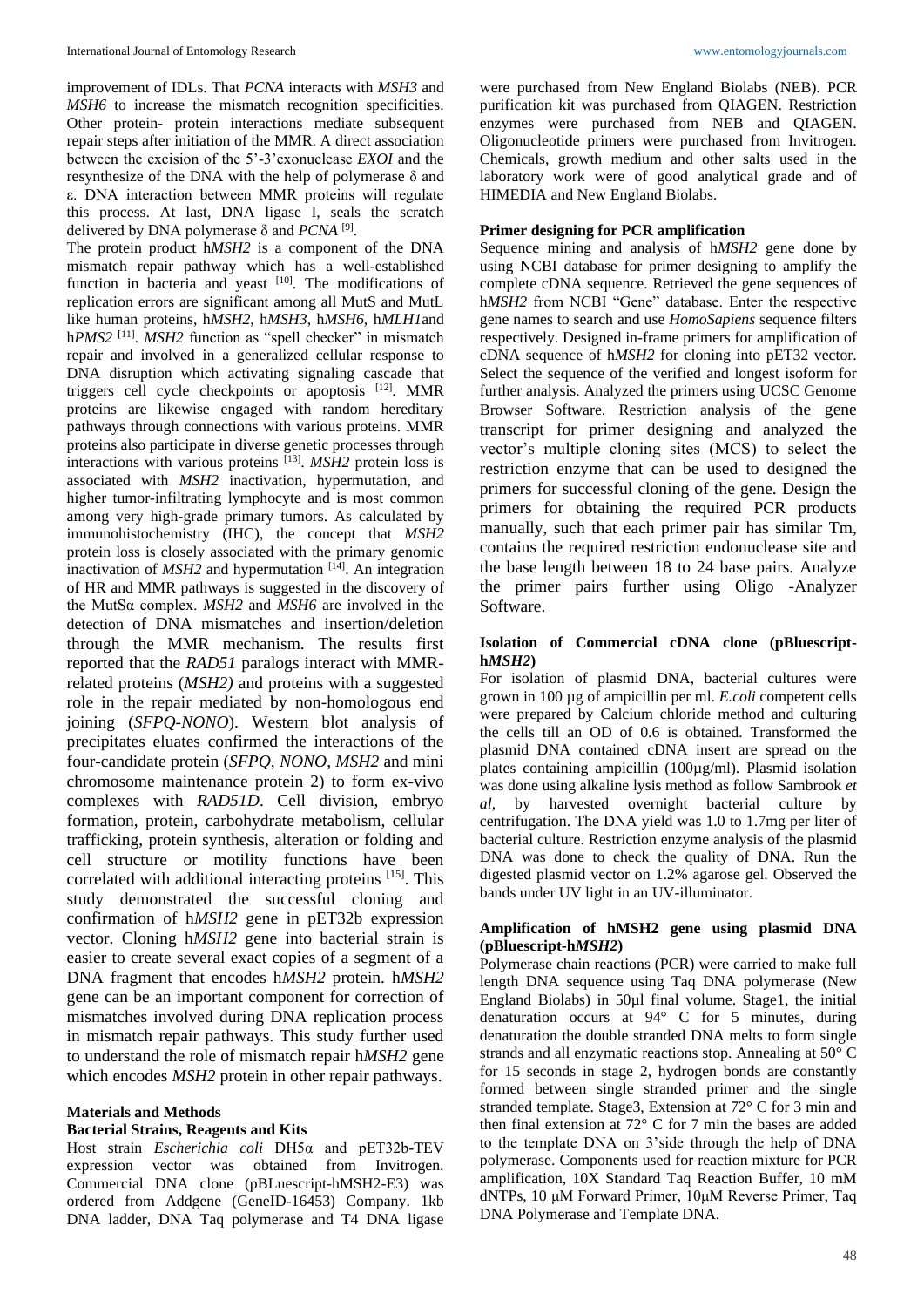# **Cloning of full-length cDNA encoding the hMSH2 protein**

The amplified fragments of h*MSH2* gene and plasmid vector (pET32b) were digested with the restriction enzymes (New England Biolabs). Restriction enzyme BamHI and XhoI are used to digest the amplified gene product of h*MSH2* and pET32b expression vector for cloning purpose. Incubatedthe eppendorf at 37˚C for 1 hour. Run the digested plasmid vector on 1.2% agarose gel.

Observe the bands under UV light in an UV-illuminator. Following the New England Biolabs standard procedure, DNA ligation reaction was performed to fuse DNA fragments in a final volume of 20μl using T4 DNA ligase (NEB). For the ligation process add 10X rapid ligation buffer, digested vector, gene of interest and T4 DNA ligase in an eppendorf. The T4 DNA ligase processes a remarkably ability to attach sticky and blunt ends of DNA fragments. The ligase enzyme catalyzes the formation of phosphodiester bonds between 5' phosphate and 3' hydroxyl terminus of dsDNA. The digested fragments were mixed at molar ratio (1:1) respectively. The reaction was incubated at 20ºC for 2 hours. The ligation reaction mixture used directly for bacterial transformation by calcium chloride transformation method. 4µl aliquot of the ligated mixture was used to transformed into 50µl of competent cells. The transformed ligated clone was confirmed on 1.2% agarose gel electrophoresis.

# **Selection and Screening of recombinant clones**

Competent cells were prepared by using *E.coli* (DH5ἀ) strain for the transformation of ligated samples. The ligated samples were dispensed into the eppendorf tubes containing competent cells separately and incubated. The selection of transformants was accomplished by including 100

µg/ml ampicillin in the LB agar medium, due to which only *E. coli* cells transformed with vector appeared on cultured

plates. All the colonies on plate were further screened for the identification of recombinant clones by plasmid isolation, restriction digestion and plasmid restriction double digestion with restriction enzymes.

# **Isolation and restriction digestion of plasmid DNA**

The plasmid DNA was extracted from positive clones by alkaline lysis method. The quality of plasmid DNA was checked by electrophoresis on 1.2% agarose gel. The recombinant plasmid DNA digested with the help of restriction enzymes. The extent of restriction digestion was analyzed after run of 4µl samples on agarose gel electrophoresis along with standard 1 kb DNA marker (New England Biolabs). Double and single restriction digestion done for the confirmation of recombinant plasmid DNA (pET32b-h*MSH2*) clones with the help of restriction enzymes and reaction mixture incubated for 2 h at 37˚C. Expected band size of recombinant plasmid DNA was evaluated by gel electrophoresis.

# **Results and Discussion**

# **Cloning Strategy**

Commercial clone with gene of interest, approximately ~2800bp fragment of h*MSH2* contained full length cDNA was used to construct recombinant clone into expression vector pET32b-TEV. In frame primers were designed to amplify the full cDNA sequence, then both expression vector and full amplified sequence are digested using restriction enzymes BamHI and XhoI. To obtain sticky end cloning, which produce 5' or 3' overhangs in both plasmid vector and PCR product. Finally, DNA fragment and expression vector with complimentary overhangs at the both ends, which were able to anneal and sealed by DNA ligase. The inserted genes were confirmed by restriction analysis (Figure-1).



**Fig 1:** Schematic representation of cloning strategy human (*MSH2*) gene into pET expression vector. Refer to the text for detailed explanations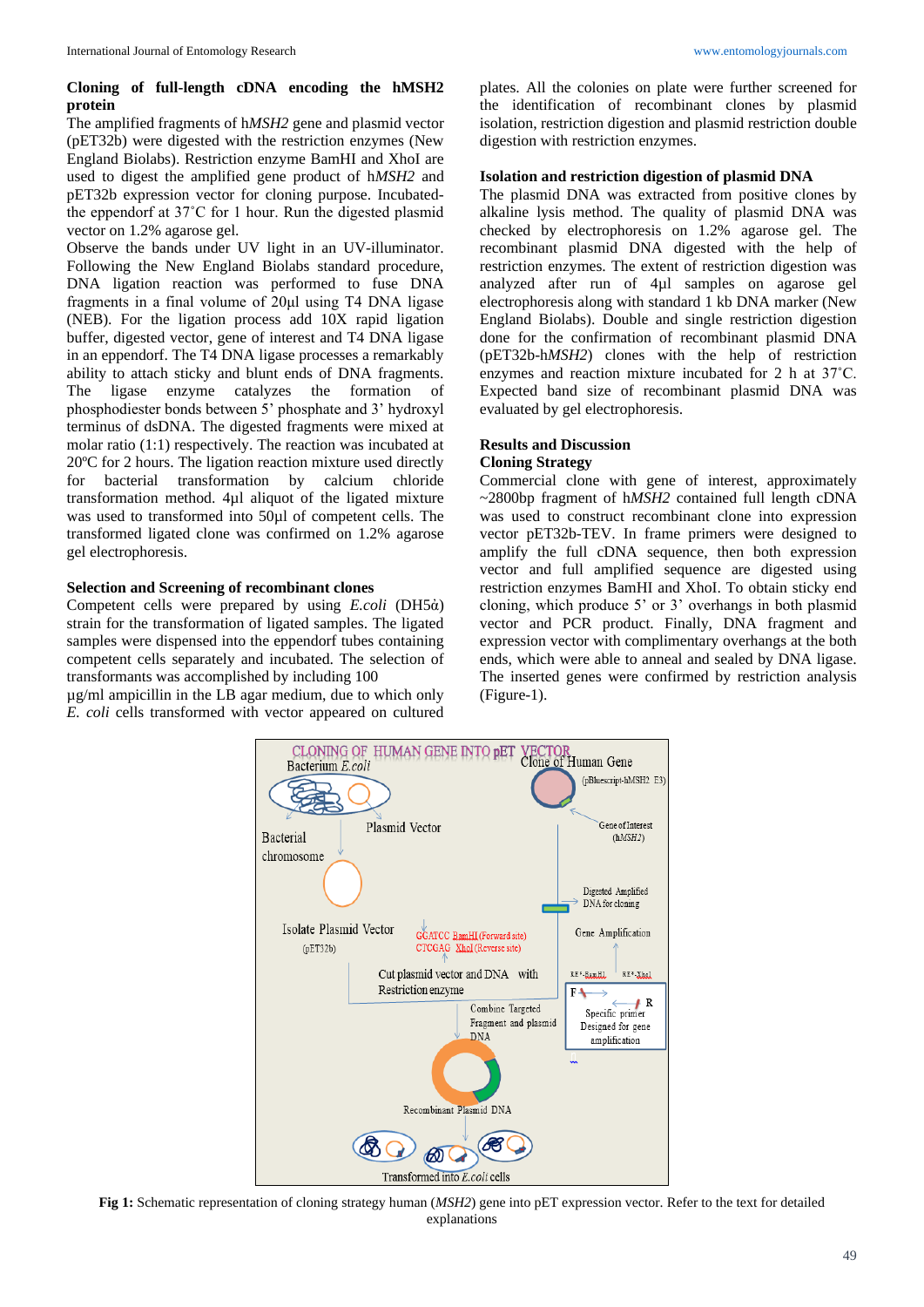Molecular cloning strategy (Figure-1) used commercial clone which contains cDNA that encodes gene of interest (h*MSH2*), insert gene was amplified using designed primer specific for this particular gene, or pET32b original expression vector used for directional cloning. Digested the fragment of gene and vector by using restriction enzymes to create cohesive ends of both gene and vector. Both gene insert and vector overhangs ends were joined by ligation and transformed into *E.coli.*

### **Plasmid Isolation and restriction analysis of cDNA clone**

Plasmid DNA (pBluescript-h*MSH2*-E3) which contains full length cDNA sequence of h*MSH2* were used for transformation to obtain higher concentration of the respective plasmid DNA for cloning. Competent cells were prepared using calcium chloride and these plasmids DNA were used for transformation. Successfully transformed the clone (pBluescript-h*MSH2*) and plasmid vector (pET32b-TEV) using Luria agar plates containing ampicillin (100µg/ml) incubate at 37ºC. The transformation of these plasmids resulted in ~3000 colonies per plate. Thus, the transformation resulted in an efficiency of 1.5 X 108 cells/μg of plasmid DNA which was considered as good transformation efficiency. The plasmids DNA were isolated from the transformed cells and digested using restriction enzymes to authenticate the plasmid isolation, quality and specificity of DNA, then were analyzed on 1.2% agarose gel. The agarose gel shows the successive plasmid isolation after using the complete steps of the procedure. Plasmid DNA contained full length of cDNA sequence of h*MSH2*  was confirmed using restriction digestion. Single and double restriction analysis done at different restriction sites in plasmid DNA (pBluescript-h*MSH2*) and obtained precise band that was expected. Total size of commercial clone pBluescript-h*MSH2* (6100bp) which h*MSH2* (3000bp) inserted into pBluescript 3.1 vector (3100bp). Plasmid DNA (pBluescript- h*MSH2*) digested with HindIII restriction enzyme and observed the expected band size (~4.8kb and  $\sim$ 1.2kb). Figure-2 completely confirmed that this plasmid DNA was contain the complete sequence of h*MSH2* gene and further used for amplification of h*MSH2* gene for cloning.



**Fig 2:** Gel electrophoresis of isolated plasmid DNA (pBluescripth*MSH2*) through transformation. Confirmed the full-length cDNA sequence of h*MSH2* by restriction digestion analysis: Lane1- 1kb ladder, Lane2-undigested plasmid DNA (pBluescript-h*MSH2*), and Lane3- Plasmid DNA digested with HindIII, expected band size  $(-4.8kb$  and  $\sim$ 1.2kb).

### **Primer Analysis for PCR amplification**

Primers designing for cloning of human MSH2 gene, primers were designed using different software and contain the restriction sites for BamH1and Xho1. In frame primer designed by retrieving the sequence from NCBI for MSH2 (*HomoSapiens*) with forward primer hMSH2BamHIF "5'- GTGGATCCGAAGGAGACG-3" and reverse primer name hMSH2XhoIR "5'-AGTGAGCTCTATTCGTGAAAT-3". The primers designed for the amplification of h*MSH2* was analyzed for their specificity, to avoid any non-specific binding and any unwanted effects, using UCSC Genome Browser's In-Silico PCR software. The primers with a single binding site within the required transcript producing the product of sufficient size were selected. The oligoanalyzer software used to evaluate physical properties of primers. Determine primer properties like Tm, GC contents and compare unlimited number of primers to each other. Total length of forward primer was 18bp long, Tm-53, GC content 61.11% and reverse primer 21bp long, Tm 49, GC content 38.11% obtained after analyzing the primer sequence.

#### **PCR amplification**

For *HomoSapiens MSH2* gene specific PCR primers were designed from the predicted human sequences NM\_000251 on chromosome location 2p21 (GeneID-4436, Exon count-17) that represents the human orthologue of the MSH gene and contain the restriction sites for BamHI and XhoI. Amplification was carried out in a thermal cycler using h*MSH2* specific set of primers to amplify of full cDNA. PCR amplification of h*MSH2* from isolated plasmid DNA using taq- polymerase was done for cloning of h*MSH2* into pET32b expression vector. Using transformed clones of plasmids DNA (pBluescript-h*MSH2*) which contains full sequence of h*MSH2* gene were used for PCR amplification. Amplified fragment showed a single band of  $\sim$ 2.8kb as expected after PCR amplification. Plasmid DNA (pET32- TEV) were isolated from the transformed cells and were digested using restriction HindIII enzymes to authenticate the quality of plasmid DNA. Figure-3 agarose gel analysis of both amplified sequence of h*MSH2* gene and plasmid vector confirmed by obtained the expected band size of amplified h*MSH2* (~2.8kb) and plasmid vector size after restriction digestion (~5.9kb). These results are used for further experiments for cloning of h*MSH2* gene.

## **Construction of a Recombinant Plasmid Coding for the Full-length h***MSH2* **gene**

The clone coding for the full-length protein h*MSH2* was constructed as using amplified full cDNA sequence of h*MSH2* using in frame designed primers and plasmid DNA (pET32b) that was analysed previously for cloning purpose and confirmed by restriction digestion. The resulting PCR fragment was digested with BamHI and XhoI restriction enzymes and cloned into pET32b expression vector that also digested with the same enzymes to finally obtain the construct pET32b- h*MSH2* clone. In Figure-3 both the inserted gene and the selected vector digested with same restriction enzymes i.e. BamHI and XhoI. Double restriction digestion of insert DNA fragment and vector which produce compatible ends that can ligate each other. The quality of DNA inserts and expression vector was characterized by electrophoresis and bands appeared same size as expected. To ligate restrict digested fragments using T4 DNA ligase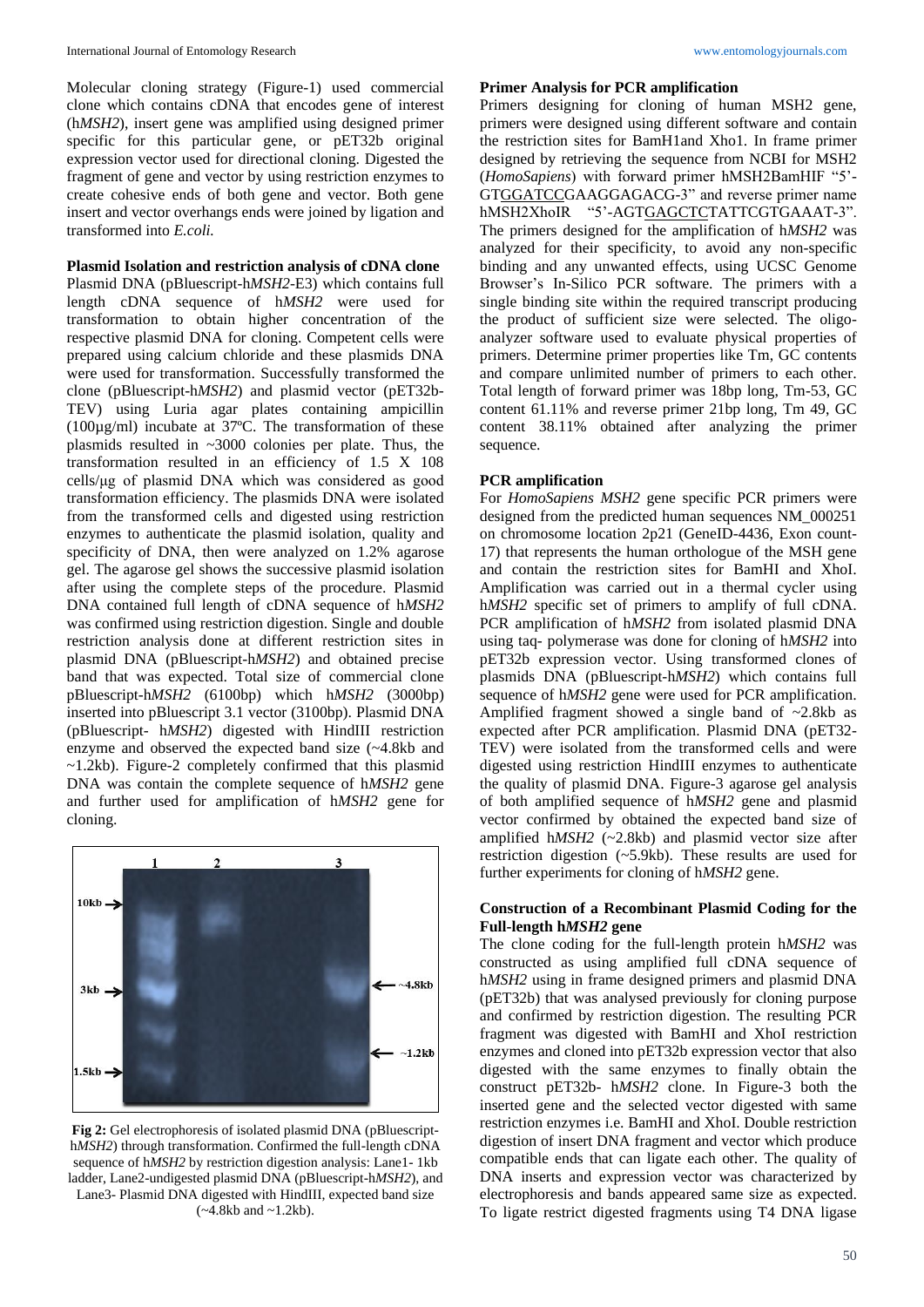enzyme with three different (Vector: Insert DNA) molar ratio for cloning of h*MSH2* into pET32b expression vector. Positive clones were obtained after transformation and colonies were randomly selected from each transformation.

Recombinant clones were analyzed after isolation on 1.2% agarose gel. Restriction digestion analysis was performed following the single and double restriction digestion protocol using restriction enzymes.



**Fig 3:** Restriction digested of insert DNA fragment and pET32b expression vector with BamHI and XhoI for cloning: Lane1-1kb Ladder, Lane2- Undigested pET32b, Lane3- Digested pET32b, Lane4-Undigested amplified h*MSH2* and Lane5-digested h*MSH2* were analyzed on gel electrophoresis, expected band size h*MSH2* (~2.8kb) and pET32b vector (~5.9kb).

## **Isolation and Restriction Analysis of recombinant clones (C-3)**

Sixteen positive clones were isolated after transformation of ligation mix and after single digestion, clones were found to be positive clones. For confirmation the positive clones named as C-3 (pET32b-h*MSH2*) clone observed as a positive recombinant clone showing the expected band size after single digestion with MluI restriction enzyme approximately ~8.6kb (Figure-4A). Again, single restriction

digestion of pET32b vector used as control and clone C-3 by using another restriction enzymes XbaI (Figure-4B). Expression vector (pET32b) was used as control to authenticate the quality of DNA, the expected band size for pET32b (~5.9kb) and Clone C-3 (~8.6kb) was observed (Figure-4B). Complete recombinant plasmid DNA (pET32b-h*MSH2*) was characterized by electrophoresis through 1.2% agarose gels, the band appeared as expected with the same size of constructed clone.



**Fig 4:** Restriction digestion of clone C-3 (pET32b-h*MSH2*) and pET32b vector with two different restriction enzymes. (A) Single restriction digestion C-3 (pET32b-h*MSH2*) using MluI restriction enzyme: Lane1 -1kb Ladder, Lane2- Undigested Clone(C-3) and Lane3- Digested Clone(C-3) with MluI. (B) Restriction digestion of pET32b vector (Control) and clone C-3 (pET32b-h*MSH2*) with XbaI restriction enzyme: Lane1 -1kb Ladder, Lane2 -Undigested pET32b, Lane3- pET32b digested with XbaI, Lane4- Undigested Clone(C-3), and Lane5-Clone (C-3) digested with XbaI, in this pET32b digestion used as control and approximately ~8.6kb band was observed after digestion.

### **Restriction Digestion Confirmation**

Finally, double restriction digestion of clone C-3 for conformation of recombinant plasmid DNA with XhoI &

KpnI restriction enzymes. Expected bands were obtained after double digestion of  $C-3$  clone  $\sim$  2.8kb and 5.8kb) (Figure-5). For confirmation of successful cloning, double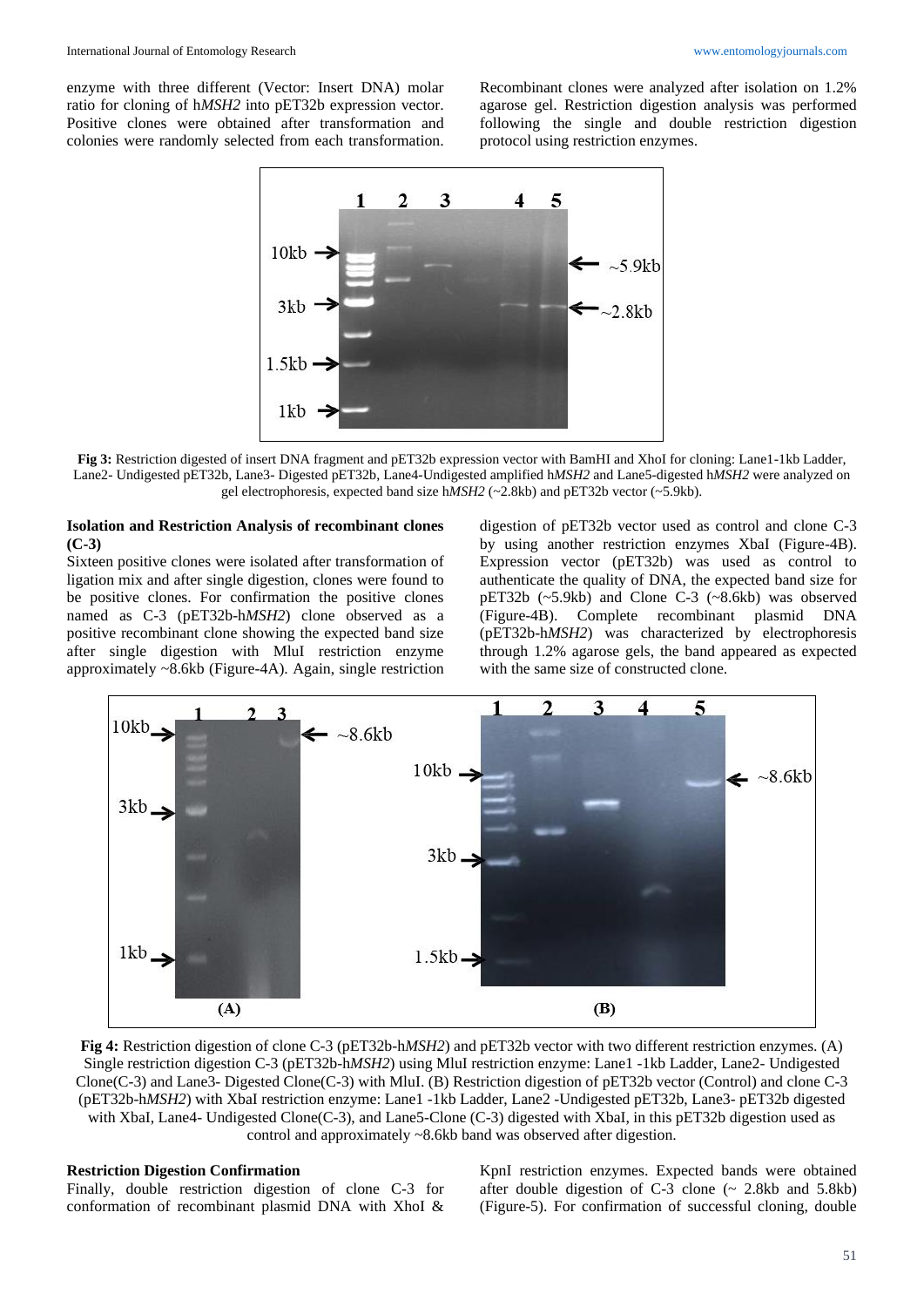restriction of constructed clone C-3 done with BamHI and XhoI, for 2 h incubation at 37˚C. Figure- 5 agarose gel analysis showing the expected bands were obtained after double digestion of clone C-3  $(\sim 2.8 \text{kb}$  and  $\sim 5.8 \text{kb})$  and confirmed that the clone was contain the complete sequence of h*MSH2* gene.



**Fig 5:** Double restriction enzyme digestion of clone C-3 (pET32bh*MSH2*) for confirmation. Isolated C-3 clone positive recombinant digested with BamHI & XhoI and analyzed on 1.2% agarose gel: Lane1 - Undigested Clone(C-3), Lane2 - Clone (C-3) digested with XhoI and KpnI, Lane3-Clone (C-3) digested with BamHI and XhoI and Lane1 -1kb Ladder. Refer the text for detail.

Gene cloning or genetic cloning for a molecular biologist has much different consequence. Cloning a gene involves making several exact copies of a portion of a gene encoding DNA molecule. Cloned genes that have also been used to research the proteins they encode that were introduced into a bacterium may also guide the bacterium to generate its protein product. Since the bacteria are genetic code is similar with that of eukaryotes. This study reports the cloning of human MutS homologue, *MSH2* that seems to signify the MSH homologue. Use PCR dependent homology strategy among formerly established *E.coli* mutS gene homologues. Probes obtained for the cloning of Xenopus and mouse *Msh2* genes. Thus, these probes were used to clone cDNA of both species whole Msh2 genes [16]. A rat cDNA clone encoding the *Msh2* mismatch repair protein was isolated and characterized. The cDNA of *Msh2* contains open reading frame of 2802 nucleotides with length coding for protein having 933 amino acids (100kDa). It demonstrates strong homology to *MSH2* for humans and mouse [17]. In order to get several copies of gene of interest in vitro, molecular cloning based technique was used. There are many applications of gene cloning such as early detection of genetic disorders, for gene probes, forensic investigations and routine diagnosis. The industrial application of this technology develops new antibiotics which can be used as therapeutic agents in the form of antimicrobial peptides and recombinant cytokines. Cloning is commonly used for protein formation, such as industrial processing of recombinant antigens and cytokines. A number of advanced cloning vectors are available to empower the development of protein expression, tagging, single-

stranded RNA and DNA. Recombinant DNA based technique is easy step in which specific DNA fragment was cloned or subcloned by inserting gene of interest into a specific target DNA region by replacing the related DNA fragments and constructing it simple, effective, enabling high throughput processes  $[18]$ . Genes connected with the DNA mismatch repair mechanism are thought to be possible candidates for involvement in the pathogenesis of human tumors. Thus, the identification of the human MutS homologue2 genes and their structural characterization now open the path for the investigations of the molecular mechanisms involved in this human MutS homologue and also allow the study of the functions.

# **Conclusion**

The overall aim of the study was molecular cloning and confirmation of sequence of DNA mismatch repair gene h*MSH2* into pET32b expression system generated to understand the role of mismatch repair proteins during repair of DNA damages. In-frame primers have been designed to clone the gene sequences of h*MSH2* into pET expression system. Commercial cDNA clones to be used to amplify the gene sequences of *MSH2* using designed primers. Amplify the complete cDNA sequences of *MSH2*  using designed primers from the commercial clones. Positive clones were confirmed after analysis of clones (pET32b-h*MSH2*) by obtaining the expected band size (~8.6kb). After confirmation of recombinant construct C-3 which encodes h*MSH2* proteins further used for expression of h*MSH2* gene for deciphering their role *in vitro* for resolving various DNA damages.

#### **References**

- 1. Alhmoud JF, Woolley JF, Al Moustafa AE, Malki MI. DNA Damage/Repair Management in Cancers. Cancers,2020:12:1050.
- 2. Yokoyama H, Sarai N, Kagawa W, Enomoto R, Shibata T, Kurumizaka H, *et al*. Preferential binding to branched DNA strands and strand-annealing activity of the human Rad51B, Rad51C, Rad51D and Xrcc2 protein complex. Nucleic Acids Research,2004:32:2556-2565.
- 3. Li GM. Mechanisms and functions of DNA mismatch repair. Cell Research,2008:18:85-98.
- 4. Kumari S, Rastogi RP, Singh KL, Singh SP, Sinha RP. DNA Damage: Detection strategies. Experimental and Clinical Sciences,2008:7:44-62.
- 5. Painter RB. DNA Damage and repair in Eukaryotic cells. Genetics,1974:18:139-1443.
- 6. Genschel J, Littman SJ, James T, Drummond JT, Modrich P. Isolation of MutSβ from Human Cells and Comparison of the Mismatch Repair Specificities of MutSβ and MutSα. The Journal of Biological Chemistry,1998:273:19895–19901.
- 7. Bellacosa A. Functional interactions and signaling properties of mammalian DNA mismatch repair proteins. Cell Death and Differentiation,2001:8:1076– 1092.
- 8. Kunkel TA, Erie DA. DNA Mismatch Repair. Annual Review of Biochemistry,2005:74:681–710.